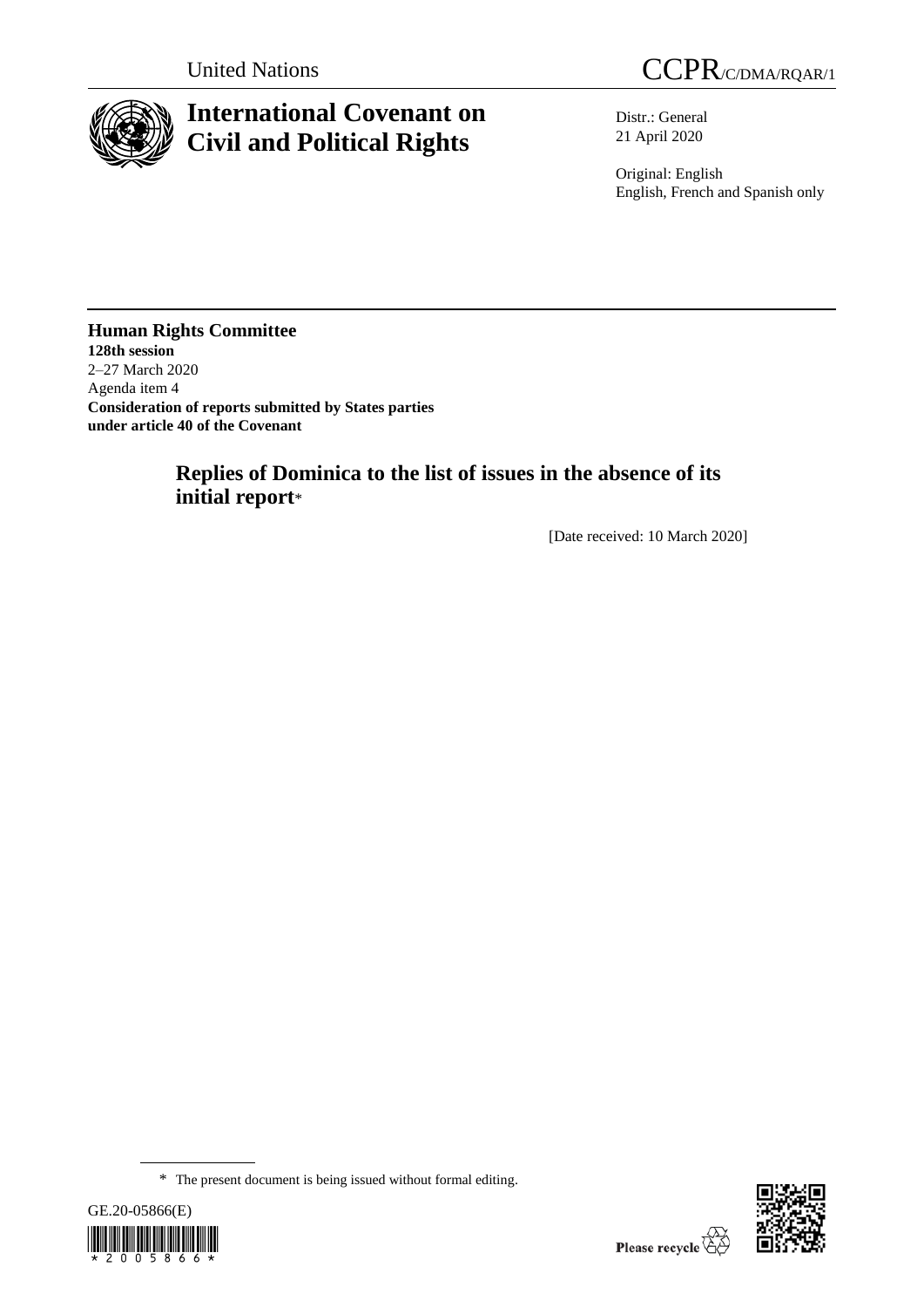# **Constitutional and legal framework within which the Covenant is implemented (art. 2)**

## **Response to paragraph 1 of the list of issues (CCPR/C/DMA/Q/1/Add.1)**

1. Section 117 of the Constitution of the Commonwealth of Dominica declares the Constitution as the supreme law of Dominica. Any provision in any other law that is inconsistent with the provisions of the Constitution is void.

2. The provisions in the ICCPR, that protect the rights and freedoms of individuals are reflected in the Constitution. More specific and detailed protections of these rights and freedoms are found in the body of laws by statute and our courts.

3. To date, Dominica has not acceded to the two Optional Protocols to the ICCPR. Dominica has no difficulty with acceding to the First Optional Protocol to allow individuals who claim to be victims of violations of any of the rights set forth in the Covenant to be received and considered by the Human Rights Committee set up in Part IV. Efforts will be made towards that end.

4. The Second Optional Protocol, however, will require a more comprehensive process to include public consultation and engagement. Since 1986, there has been a de facto moratorium on the death penalty in Dominica. The decision in 2003, by our then court of last resort, the Privy Council, put a stay on executions. In 2018, Dominica supported a UN Resolution calling for a moratorium on the use of the death penalty. Any decision would be determined by the people of Dominica.

5. The Constitution places limitations on the fundamental human rights in a manner that is reasonable in a democratic society. These limits are based on the protection of: (i) defence, public safety, public order, public morality, or public health; and (ii) the rights or freedoms of other persons. These limits are compatible with the Covenant.

## **Response to paragraph 2**

6. Since independence, the Government of the Commonwealth of Dominica has created institutions and enacted laws for the administration of justice in its efforts to protect the rights and freedoms of its citizens. Our court system, although with its challenges, due to resource constraints, is accessible to all.

7. The position of Parliamentary Commissioner has never been filled. Some of the functions of the Parliamentary Commissioner, however, have been taken up by other institutions and offices. Grievance and dispute resolution mechanisms have been established for employees of the private and public sectors; the Public Accounts Committee of the Parliament has an important role to play in ensuring that the resources of the state are well spent and accounted for; and the Integrity in Public Office (IPO) Commission deals with corruption in public life.

8. In 2003, the government enacted the Integrity in Public Office (IPO) Act. Since then, a fully functioning IPO Commission was established for the purpose of establishing probity, integrity and accountability in public life. The Commission is fully independent and has conducted a number of investigations in the affairs of persons in public life.

9. At the beginning of the new term of this administration in December 2019, a new Ministry was created with the responsibility for [Governance, Citizen Empowerment and](http://familyaffairs.gov.dm/)  [Social Justice.](http://familyaffairs.gov.dm/) This new department of government is charged with implementing a grievance mechanism to address the concerns of citizens. It will also be responsible for encouraging greater citizen participation in governance and will implement programs and adopt policies for the public service aimed at empowering citizens.

10. These efforts will complement the efforts of the government to enhance the process of reporting to the UPR and the ICCPR. Additionally, the decision has already been taken to create a national mechanism for implementation, reporting and follow up (NMIRF) to include representatives from the departments of government, the private sector and other non-state actors. This will assist in the establishment of a national human rights institution in compliance with the principles relating to the status of national institutions for the promotion and protection of human rights (the Paris Principles).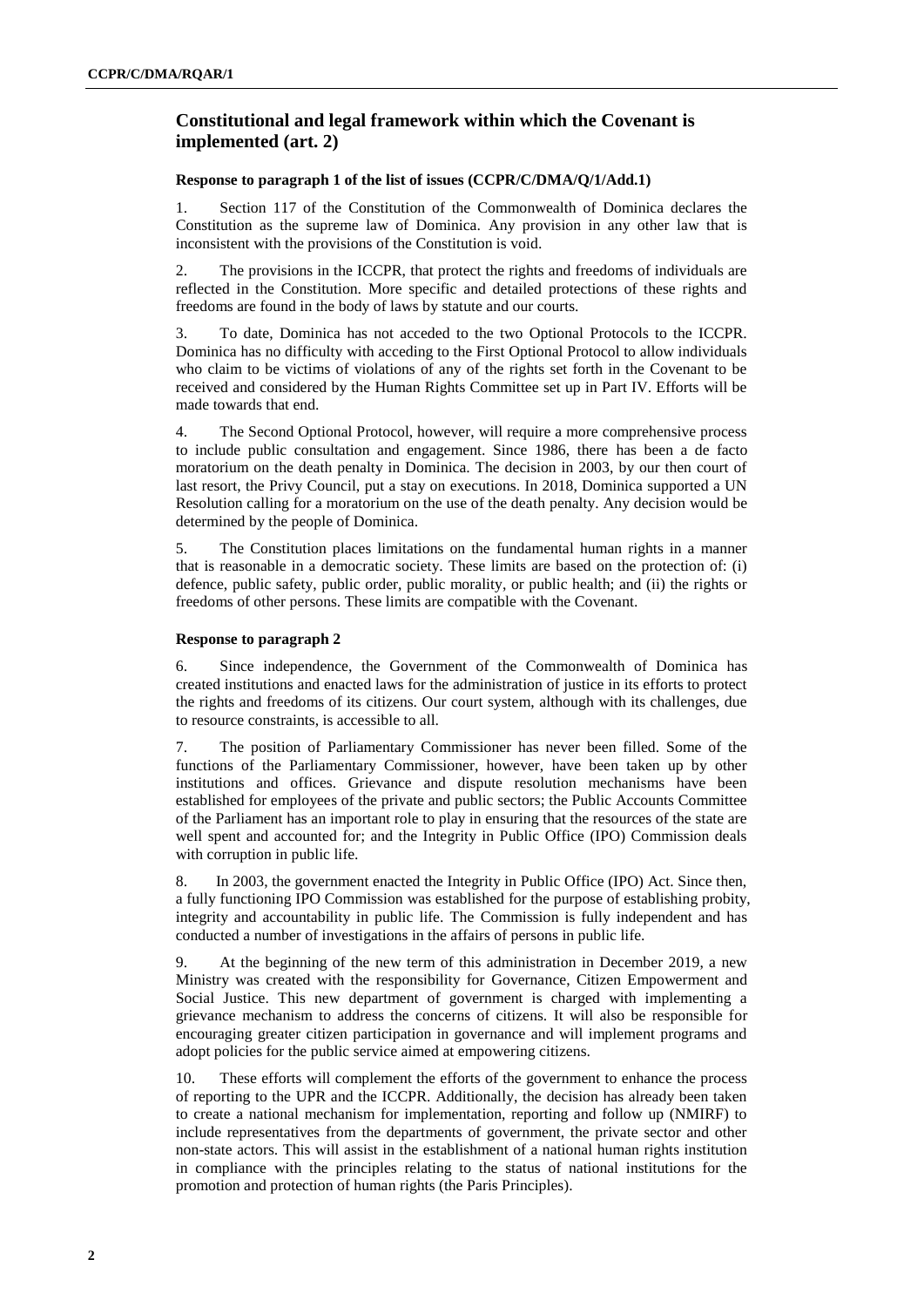# **States of emergency, counter-terrorism measures and surveillance (arts. 2, 4, 7, 9, 14 and 17)**

#### **Response to paragraph 3**

#### *State of Emergency*

11. Section 14 of the Constitution of the Commonwealth of Dominica allows for the derogation of sections 3 and 13, during a period of public or state of emergency. These restrictions, on the right to personal liberty and protection against discrimination are carefully written to be narrowly construed to ensure that there are no undue or unnecessary restrictions of these rights and freedoms of individuals beyond what is reasonable in a democratic society.

12. A state of emergency is only declared when there are overwhelming and compelling reasons to restrict the movement and rights of individuals to protect public safety and for reasons of national security. A period of public emergency can only come into effect if (i) "Dominica is at war with a foreign country; (ii) there is in force a proclamation by the President declaring that a state of public emergency exists; or (iii) there is in force a resolution of the House of Assembly supported by votes of not less than two-thirds of all members of the House declaring that democratic institutions in Dominica are threatened by subversion."

13. In the case when the President declares a state of emergency, he must be satisfied that: "(a) a public emergency has arisen as a result of the imminence of a state of war between Dominica and a foreign state or as a result of the occurrence of any earthquake, hurricane, flood, fire, outbreak of infectious disease or other calamity whether similar to the forgoing or not; or (b) that action has been taken or is immediately threatened by any person of such a nature and on so extensive a scale as to be likely to endanger the public safety or to deprive the community, or any substantial portion of the community, of supplies or services essential to life".

14. Unless revoked, the declaration remains in force for 21 days or for such period, not exceeding six months, as the House may determine by resolution with the support of the majority of the members of the House (Section 17 (2), Constitution).

15. The Emergency Powers Act, Chapter 15:02, and Emergency Powers (Disaster) Act, Chapter 15:03, of the 1990 Revised Laws of the Commonwealth of Dominica, provide in greater details the declaration and operation of Emergency Powers.

16. Over the last twenty years, the Emergency Powers have been used about 20 times, mainly immediately after a major storm or hurricane that have had severe impact on the country, knocking off power, water supply and making public roads impassable.

## *Combating Terrorism*

17. So far, the only legislative measure that have been enacted to combat terrorism is the Suppression of the Financing of Terrorism Act 3 of 2003. The provisions of the Act are consistent with the guarantees provided by our constitution. These protections are consistent with the rights guaranteed under the Covenant. Therefore, the guarantees provided by articles 7, 9, and 14, are also provided by the Constitution and are not affected by the Act.

#### *Electronic Surveillance*

18. Currently, there are no laws governing the use of electronic surveillance by the police and security agencies. Electronic surveillance is therefore not utilized as a tool for law enforcement agencies. However, the right to privacy is protected by the Constitution of the Commonwealth of Dominica. Therefore, any legal framework to govern the use of electronic surveillance would take into account existing legislation and therefore must make provisions for the protection of the right to privacy.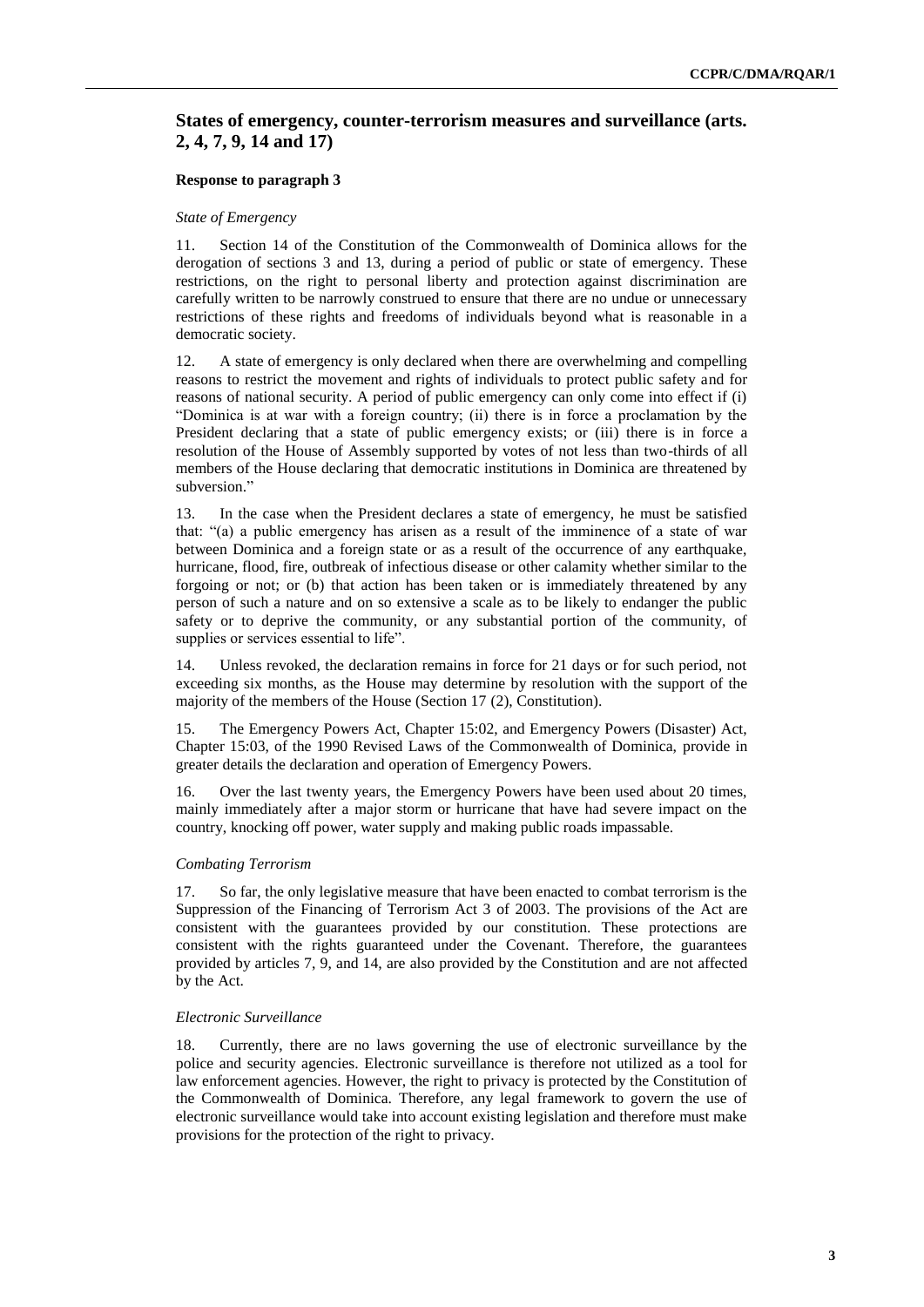# **Non-discrimination (arts. 2, 3, 14, 20, 23, 26 and 27)**

## **Response to paragraph 4**

## *Laws Prohibiting Discrimination*

19. The Constitution of the Commonwealth of Dominica guarantees fundamental rights and freedoms to every person in Dominica irrespective of race, place of origin, political opinions, colour, creed, or sex. There is no law that expands the list of categories of persons nor are there any grounds of discrimination beyond what is provided in the Constitution.

*Combating and Preventing Acts of Discrimination against Vulnerable Persons*

## HIV/AIDS

20. The government has taken measures aimed at combating and preventing acts of discrimination against persons in all vulnerable situations. The National HIV/AIDS Prevention Unit within the Ministry of Health and Social Services, was instituted in 2003, and has been implementing a number of programmes and activities geared at creating greater awareness, care, understanding, respect and tolerance for persons affected by HIV/AIDS.

21. Counselling, medication and other treatments are provided to all people living with HIV/AIDS, irrespective of their sexual orientation. The total elimination of the stigma associated with the disease poses a challenge, but efforts to educate the public continue, and the populace is becoming more aware and accepting through campaigns, Walkathons, medial awareness programmes including talk Show, issuing of leaflets/pamphlets in schools, workplaces etc.

22. The Unit continues to hold free National "Know Your Status" testing which encourages individuals to be tested for the disease. The last "Know Your Status" was held at the end of 2018. National activities are organized and held in commemoration of international observances of days declared by the World Health Organization and other United Nations systems.

## Elderly Persons and Persons with Disabilities

23. The Government places keen emphasis on providing for the needs of the elderly, persons with disabilities and other vulnerable groups. One such outreach, "the Yes We Care" programme, continues to provide support and free home care for the elderly. In addition, a stipend of EC \$300 is given monthly to individuals of pensionable age, that are 65 and over, who otherwise do not qualify to benefit under the current Social Security scheme.

24. Persons with disabilities and other vulnerable groups (unemployed, persons with low socio-economic status) also benefit from this programme once they are deemed qualified to do so. In December 2018, Government granted a one-time bonus of EC \$500 to individuals under this category. It also dispenses cooking gas on a monthly basis to needy elderly persons over 70 years of age. A special programme for centenarians (100+) is also in place. They receive \$500 monthly, free electricity and cooking gas monthly.

25. Over the years, the Government has been working closely with the Dominica Association of Persons with Disabilities (DADP) to ensure that their rights are protected and provisions for assistance to them collectively and individually are made. In 2012, the Government acceded to the Convention on the Rights of Persons with Disabilities. The Convention is being used as the framework for interventions to ensure that the rights of persons with disabilities are protected. Provisions of the Convention are being implemented within the resources of the state.

26. The Government of Dominica provides support to private institutions that cater specifically for children with disabilities. The Alpha Centre and the Isulukati Special Needs School in the Kalinago territory, caters for Children with moderate to severe mental challenges, while the Achievement Learning Centre caters for children with varying types of special needs.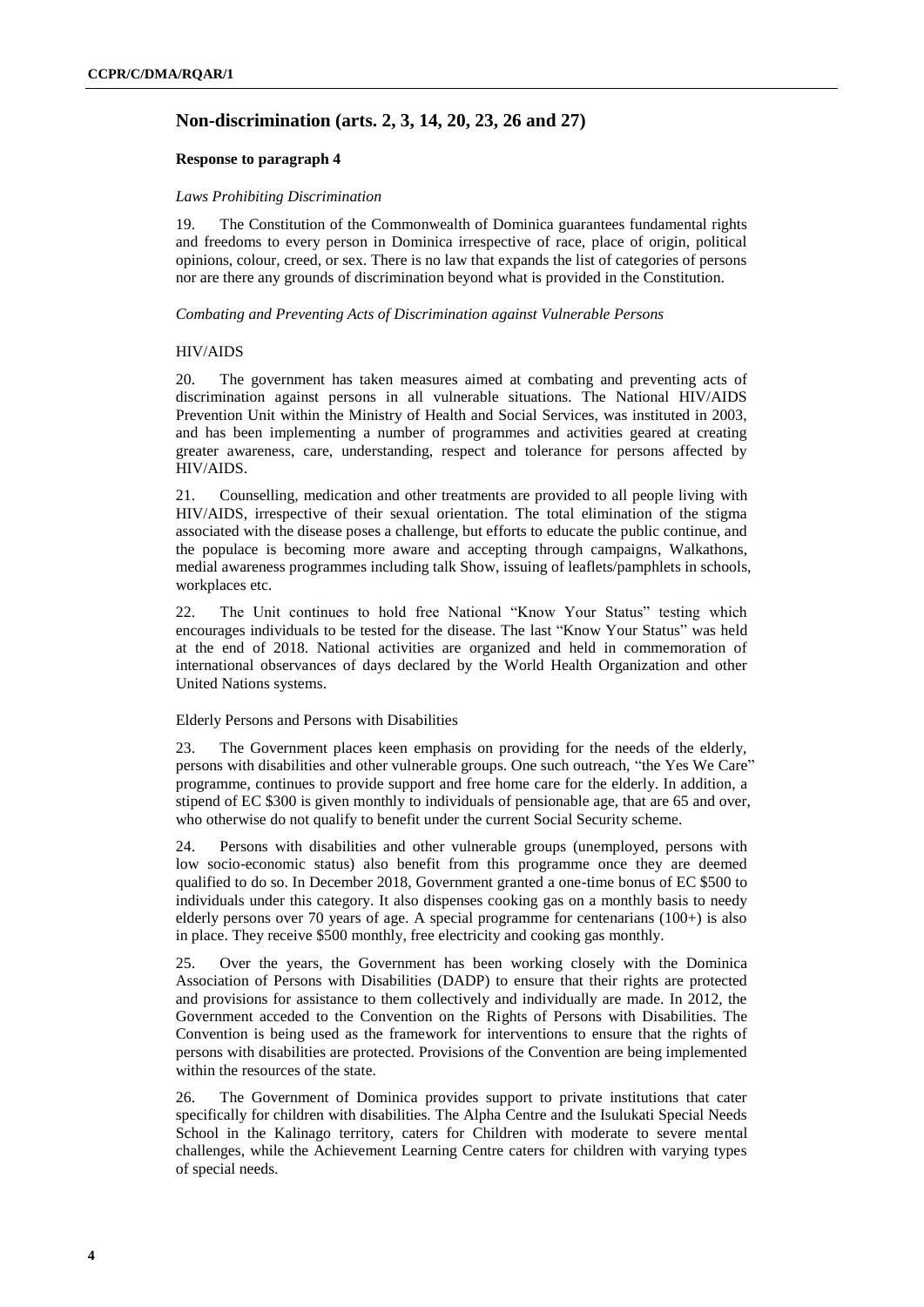27. An office has been established to coordinate the work in special education and involves the psychological, academic and behavioural assessment of children as well as support for the implementation of intervention programmes to cater to their needs. Children with disabilities are also involved in sports and are regular participants at the Special Olympic Games. They performed very well this year, receiving three gold medals, three silver medals and fourth and fifth ribbons. A new Ministerial portfolio for Dominicans with Disabilities has been created from 2019.

## **Response to paragraph 5**

#### *Sexual Offences Act*

28. The provisions of the Sexual Offenses Act of 1998, that criminalizes consensual same-sex conduct have not been used to arrest, charge or sentence any individual. Also, over the last five years, there were no cases of any violence, or death threats targeting LGBTI people reported to the police.

29. Additionally, access to health care is not denied to LGBTI persons. No one is required to state or asked about their status, nor denied treatment as a result of their sexual orientation even those who are provided with government provided free treatment for HIV and AIDS. The National HIV and AIDS Prevention Unit in the Ministry of Health continues to provide public education information to fight stigmatization.

## **Responses to paragraphs 6, 7 and 8**

#### *Gender Equity and Preventing Violence Against Women*

30. The Government of Dominica through the Bureau of Gender Affairs has recognized the significance of strengthening efforts towards the fight against gender-based violence, domestic violence and gender-discrimination; while promoting human rights and protecting the integrity of the country's population. The following initiatives have ensured progress in protection and promotion of gender equality and equity in addition to human rights.

31. In 2015, the Bureau of Gender Affairs, in collaboration with the UNDP and the Inter American Commission, participated in a Human Rights Joint Caribbean Study Tour on the issue of violence against women, its causes and consequences. State and non-state actors participated in consultations which discussed State responses to violence against women and children in Dominica, and identified strategies to deepen policy response to this human rights issue.

32. More recently, in April 2019, UN Women and the United Nations Human Rights Office of the Commissioner, provided training to key government officials with the objective of strengthening technical capacity among Government partners on CEDAW Reporting, and ensuring that key stakeholders understand the progress made on gender equality at the national and regional level.

33. Via a Social mobilization project, the Bureau of Gender-Affairs in collaboration with UN Women, implemented "Stop the Violence" campaign against gender-based violence. The campaign engaged the Dominican public in a number of activities geared towards increasing public awareness of gender-based violence and human rights, challenging stereotypes surrounding gender and gender-based violence, while increasing support for victims of gender-based violence. The campaign was executed over a three (3) year period (2015–2018).

34. In continuing the efforts at striving for gender-equality and equity, the Bureau of Gender-Affairs, has embarked on gender sensitization and mainstreaming trainings, geared towards public sector officials, non-state actors, schools, women, men, youth and communities. Public awareness through radio programs and social networking continues.

35. The Government of Dominica continues to empower women through the establishment of a revolving loan fund specifically geared towards women. Staffing at the Bureau of Gender Affairs has been increased to meet greater demands of services needed to ensure gender equality and equity. The Bureau and various departments within other ministries and divisions in Dominica currently handle projects and programs related to gender and women issues.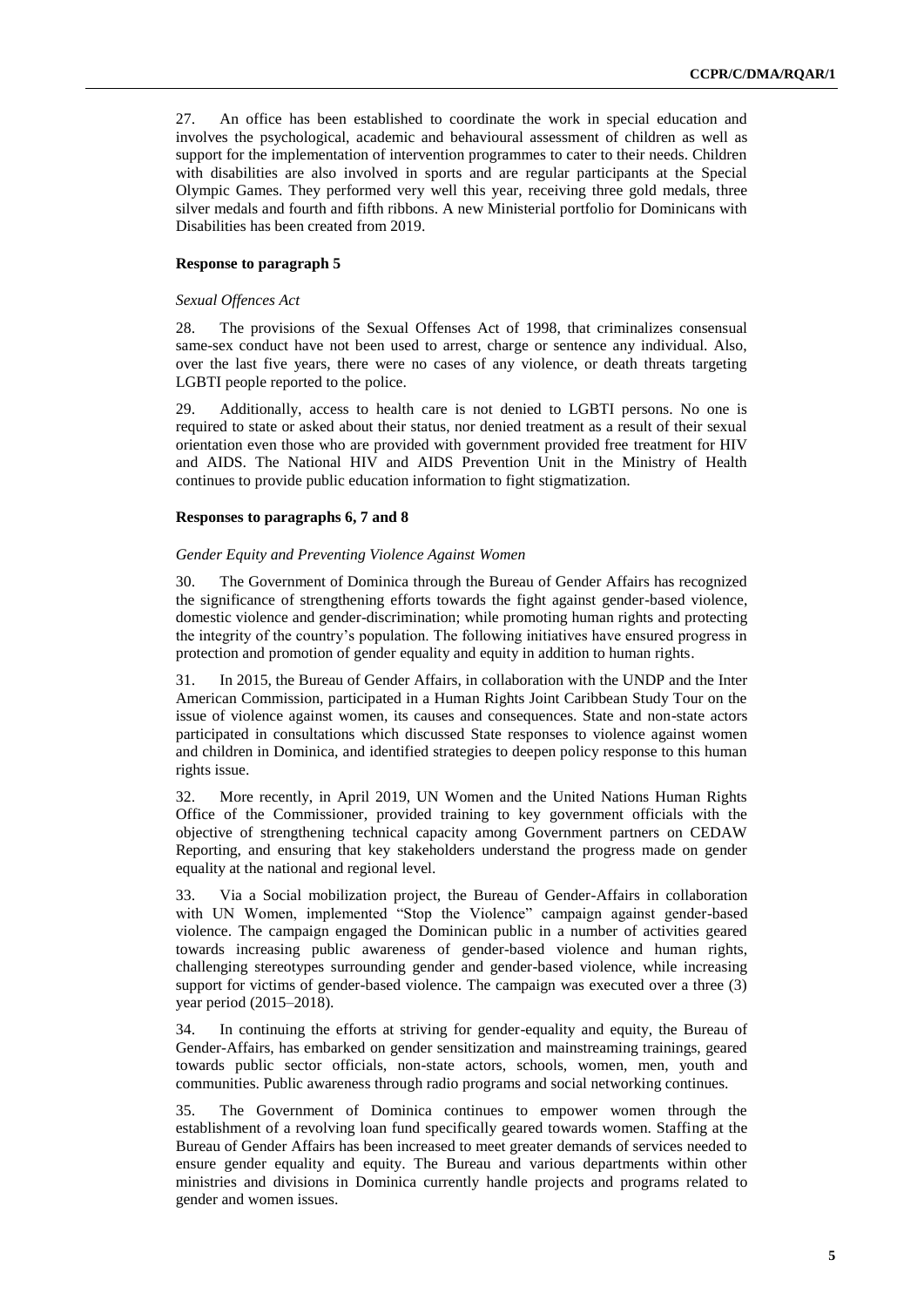36. The Government of Dominica continues to strengthen the protection and promotion of human rights through its institutions, legislation and public policies. Since Dominica's independence in 1978, a number of pieces of legislation have been enacted to eliminate direct and indirect discrimination on the basis of sex, promote positive action for women, and advance equality and equity between women and men. This includes most recently the amendments to the Sexual Offences Act in 2016 which among other things now criminalizes marital rape; ensures harsher sentences for perpetrators of sexual violence; and provides legislative authority for the mandatory reporting of suspected abuse of minors.

37. Women in Dominica gained the right to vote and to contest elections in 1924. Since then, women have been serving in the Parliament as elected and appointed members both on the government and opposition benches. Dame Mary Eugenia Charles was the first female Prime Minister in the Caribbean region and served for three consecutive terms, a total of 15 years. For the 2019 elections, the Dominica Labour Party (DLP), the incumbent, fielded 8 women and the United Workers Party, Parliamentary Opposition, fielded 5 women. An unprecedented 13 women making up 45% of the candidates. The current Parliament comprises of 11 women and 20 men; 36% women.

## **Response to paragraphs 9 and 10**

38. Termination of pregnancy is still unlawful in Dominica. There is no strict surveillance of clandestine terminations of pregnancy, hence, we are unable to report the numbers that may have been carried out.

39. The Government provides support to pregnant women through access to free medical care islandwide through the island's well established Primary Health Care system. Housing, financial assistance and other public support programs have also been put in place as safety nets whenever the need arises. The Welfare Department also plays a very important role to ensure postnatal support including advice on adoption and foster care.

40. Currently, there is no discussion on lifting the ban on abortions. Any decision will be driven by the wishes of the people.

41. The infant mortality rate for Dominica in 2018 is 33 for every 1,000 live births. The maternal mortality rate is 0. The primary healthcare system with health centres throughout Dominica provides free access to healthcare services to all. This includes sexual and reproductive health.

42. Since 2003, the Ministry of Education adopted a policy to allow girls to attend secondary school while pregnant. The arrangement has been such that pregnant girls are allowed to continue their education after giving birth.

43. In addition, special arrangements have been made at the Government funded free post-secondary institution, the Dominica State College (DSC), to provide opportunities for young people, including girls, to continue their high school level education as prerequisites for enrolling in the Associates Degree programmes at the DSC.

44. The Ministry of Education also provides support for costs of tuition at private education institutions and allowances for transportation for young people including girls who wish to continue their high school education. The Adult Education programme continues to provide alternative opportunity for adults, and women in particular to complete CXC courses outside of the traditional classroom.

# **Climate change (arts. 6, 17 and 25)**

## **Response to paragraph 11**

45. The recent devastation wrought on Dominica by Tropical Storm Erica in 2015 and Hurricane Maria in 2017, have created greater awareness of the impact of climate change. The lessons learned from the impact of these natural disasters have resulted in more efforts at bolstering disaster preparedness and management. This includes the protection of homes, public infrastructure and protecting the most vulnerable among us.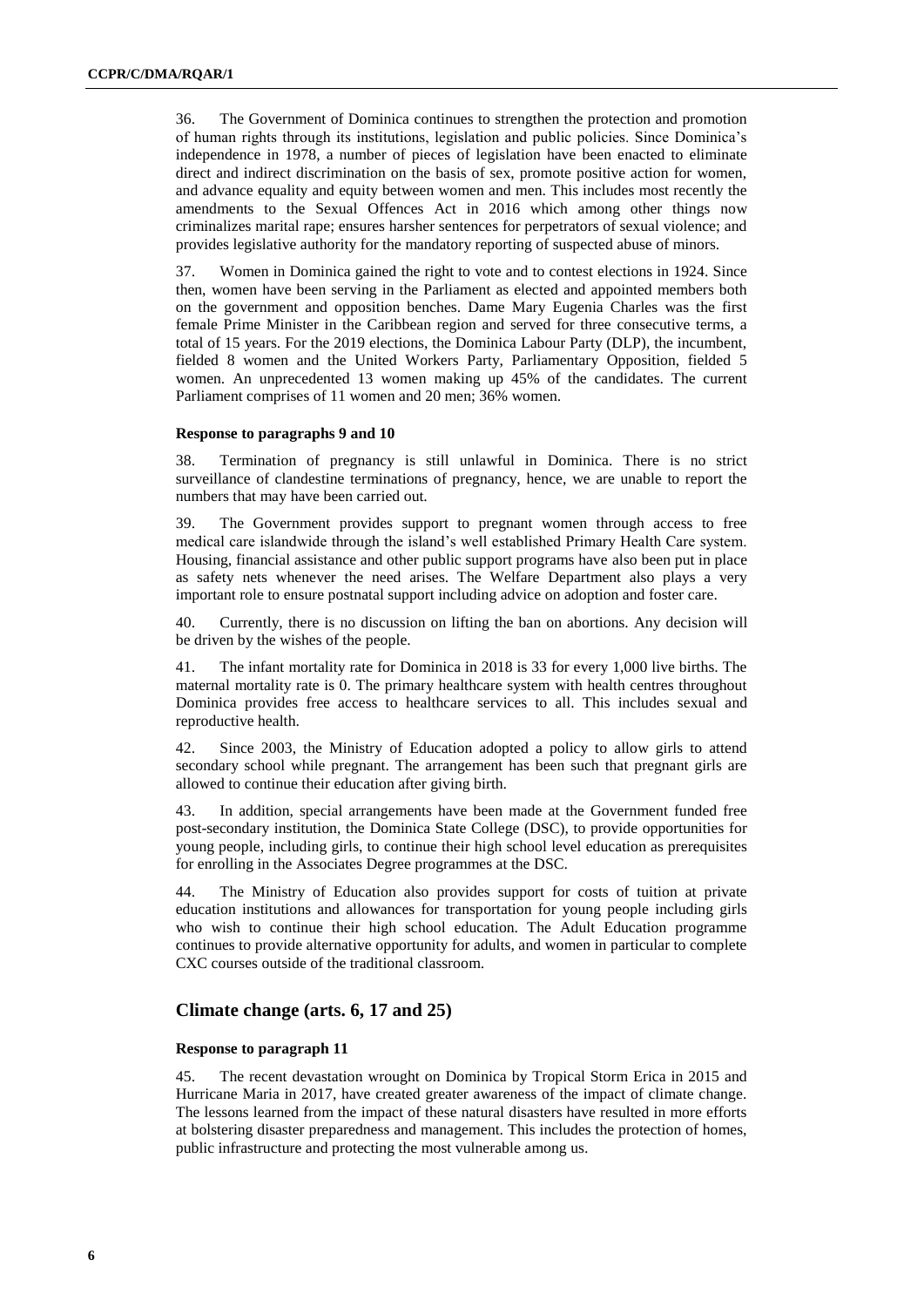46. Since hurricane Maria, the government has constructed hurricane shelters in some communities where there are major population centres; smart health centres; smart schools; with solar PV power with storage and water storage systems.

47. All of these efforts are within the broader framework of making Dominica the first climate change resilient country in the world. This process will see resilience being built into every aspect of the lives of all the people of the Commonwealth of Dominica.

# **Right to life (arts. 6 and 7)**

#### **Response to paragraph 12**

48. Over the last two years, the Government of the Commonwealth of Dominica has made some major strides towards reviewing its position on the Second Optional Protocol of the ICCPR.

49. In 2018, Dominica voted in favour of a moratorium on the death penalty at the General Assembly of the United Nations. Further to that, at his Independence Address on November 3, 2018, the Prime Minister made the following statement:

"*At age 40, there are also some adult conversations we need to have, as a nation. Capital Punishment is one of them. Is it still a deterrent? Is it inhumane? What objective does it achieve? Is it desirable? Is there another and a better option? This is an issue that we have to confront, sooner, rather than later, and adopt a position. Your government will, in the months ahead, seek out perspectives from various enlightened groups internationally and share them all with you. In this way, the position we finally arrive at can be informed and sound; based on reason and facts, rather than emotion.*"

50. The Government is open to having assistance to facilitate a national dialogue on this subject.

#### **Response to paragraph 13**

51. The events of February 2017 began with a political meeting by the Parliamentary Opposition Party. Permission was granted under the Public Order Act, Chapter 15:01. The meeting ended with riotous behaviour after the meeting was officially closed and efforts by the police to disperse the crowd were thwarted by opposition parliamentarians and supporters. This resulted in fires started in the city, vandalising and looting of business places and shots being fired at the police.

52. We would like to place on record that the police exercised tremendous restraint after being pelted by an angry mob with bottles, stones and Molotov cocktails which caused injury to police officers and damage to public property. The reaction of the Police was very measured in the circumstances. The actions of the police were consistent with the Basic Principles on the Use of Force and Firearms by Law Enforcement Officials. Even after being shot at, there was no report of anyone being shot by the police.

53. Section 2 (2) of the Constitution is similar to provisions in laws within Member States. "Stand your ground" laws are well known throughout the United States. The recognition of the use of force in self-defense is a matter to be determined by the courts.

## **Forced labour and trafficking in persons (arts. 6, 7, 8 and 24)**

## **Response to paragraph 14**

54. Dominica has enacted legislation aimed at preventing, combating and punishing persons found to engage in any form of human trafficking. The Immigration and Passport Act provides for the offence of human trafficking and offences related to it. A number of offences relating to trafficking in persons and related matters including forced labour are also provided for in the Transnational Organised Crime (Prevention and Control) Act, 2013.

55. Offences relating to the smuggling of migrants are also provided for in that Act. The penalties attached to the offences are substantial and reflective of the seriousness with which these crimes should be addressed. Offences relating to trafficking in persons are also extraditable offences for the purpose of the Extradition Act.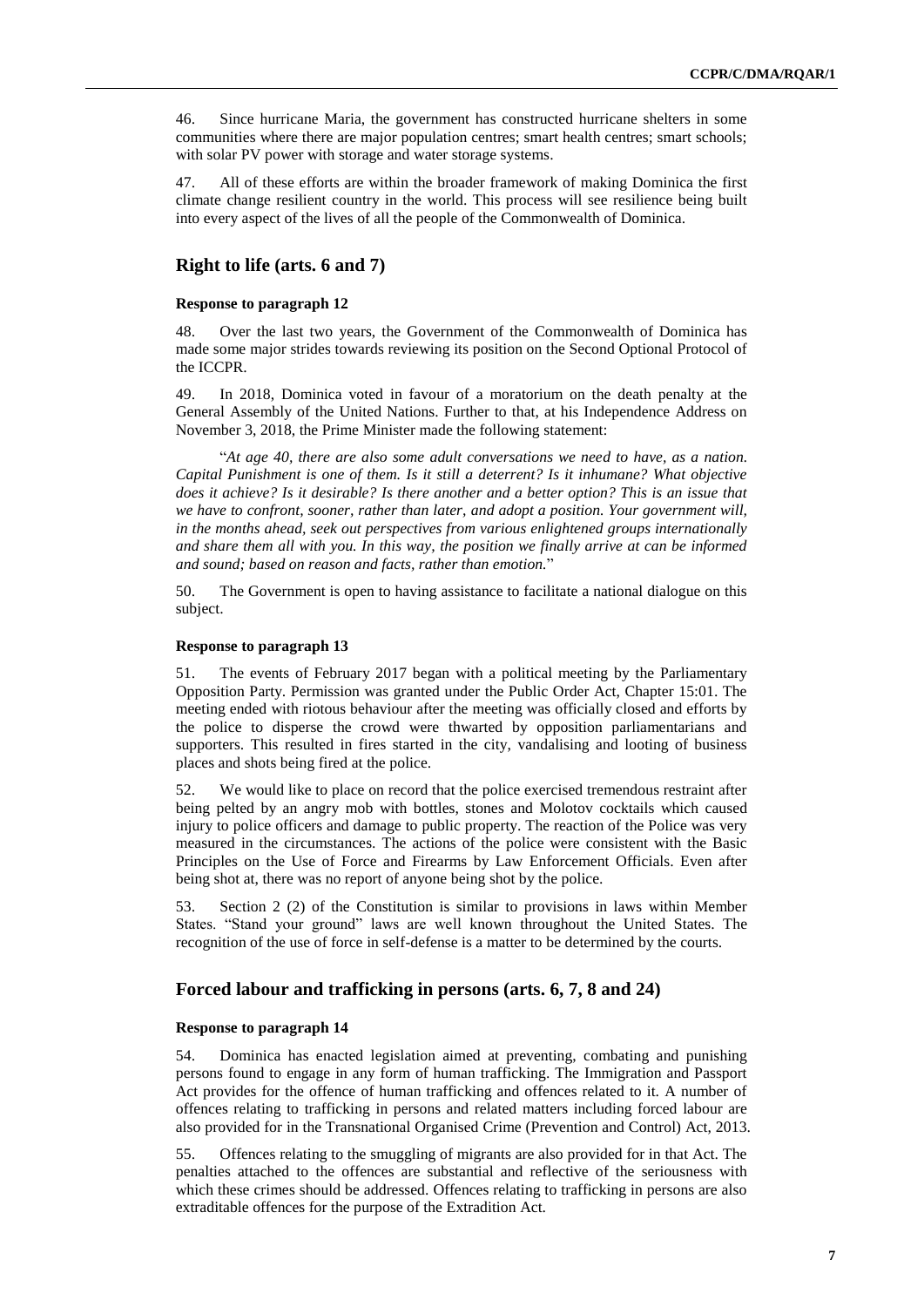56. The following Bills have been presented to the Cabinet of Dominica for review and approval namely the:

- Status of Children Bill
- Children (Care and Adoption) Bill
- Juvenile Justice Bill
- Family Court Bill
- Maintenance of Children Bill

57. It is expected that the Bills will receive approval and be taken to Parliament later this year. The provisions will not only serve to protect children and their families but also afford families the opportunity to seek redress when necessary in courts of law and also within established systems, particularly in child care and family related agencies.

58. Discussions are ongoing about the restructuring of the Social Welfare Division, the main child protection agency. Additionally, a review is presently underway, with regards to the implementation of A National Action Plan on Child Sexual Abuse before it can be submitted for approval by policy makers.

59. This legislative agenda will also result in the repeal of section 35 (2) of the National Service Act, 1977.

## **Liberty and security of person (art. 9)**

#### **Response to paragraph 15**

60. Section 3 (3) of the Constitution provides:

*Any person who is arrested or detained – (a) for the purpose of bringing him before a court in execution of the order of a court; or (b) upon reasonable suspicion of his having committed, or being about to commit, a criminal offence under the law of Dominica, and who is not released, shall be brought before a court without undue delay and in any case not later than seventy-two hours after such arrest or detention.*

61. The Courts have consistently ruled that the right to protection of the law includes the right to access to an attorney while in custody.

62. The Government continues efforts to enhance the judicial system. Over the years, in spite of fiscal challenges exacerbated by the passage of major hurricanes, investments continued to be made to reduce the delay in trials and to separate persons in pretrial detention from those who have been sentenced. Non-custodial alternative measures to pretrial detention are also being utilized. Currently, 46% of the total prison population are persons in pretrial detention. The time spent in pretrial detention varies. It can range from a few weeks to as much as 4 years. Efforts are being made to drastically reduce the time.

63. Section 49 (1) of the Small Charges Act is among the list of relicts in Dominica's law books that will be dealt with in the next law review as the government seeks to enhance its legal and judicial systems in pursuit of a more just society. Section 49 (1) has not been used to imprisoned anyone. If this was the case the number of vagrants especially in the city of Roseau would have been drastically reduced.

## **Treatment of persons deprived of their liberty (arts. 7, 10 and 24)**

#### **Response to paragraph 16**

64. The Dominica State Prison, the only prison on island is not at capacity. However, the remand population is currently high creating a demand on the available space which is separate and apart from convicted persons. The Government intends to expand the facility but is constraint by the investments required to bring the country back to pre-Hurricane Maria conditions for schools, hospitals, health centres and other public infrastructure for which it has had to prioritize available funds.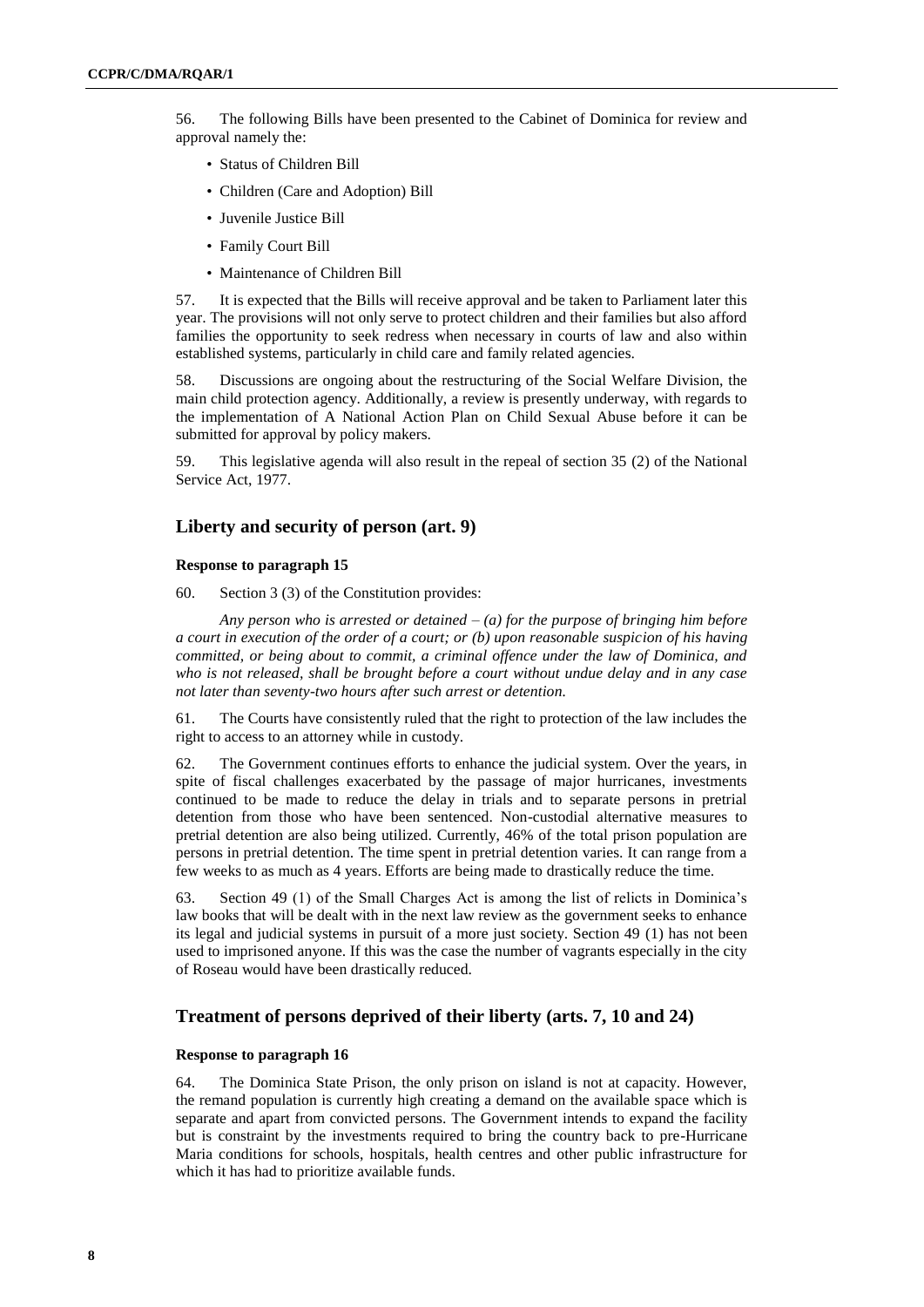65. The law makes provisions for a visiting justices committee who can receive complaints from inmates.

## **Rights of refugees and asylum seekers**

#### **Response to paragraph 17**

66. Dominica supports international efforts regulating the protection of refugees and asylum seekers. Over the years, the government has granted permanent residency and citizenship mainly to nationals from Haiti who have qualified after seeking employment in Dominica especially as farm workers.

67. The Citizenship by Investment Programme (CBIP) of the Commonwealth of Dominica accepts applications from stateless individuals who meet the stringent background check and other due diligence requirements of the Programme.

# **Right to a fair trial, independence of the judiciary and juvenile justice (arts. 2, 7, 9, 10, 14 and 24)**

#### **Response to paragraph 18**

68. Judges are not paid directly by the Government. Member Governments under the Eastern Caribbean Supreme Court Jurisdiction contribute to the budget of the Court. Their appointment, tenure, suspension, dismissal and promotion fall under the purview of an independent body, the Judicial and Legal Services Commission. The pensions of Judges are governed by the Eastern Caribbean Supreme Court (Rate of Pension of Judges) Act, Chapter 4:03. This provides protection of judges to guarantee their independence and impartiality.

69. While it is true that for many years a major concern at the Magistrates Court was lack of space, backlog of matters and an absence of a full complement of magistrates, prior to Hurricane Maria these concerns had to a large extent been addressed.

70. In 2014 the Magistrates Court expanded into another building that allowed for an additional courtroom and additional facilities for staff. In 2016 the complement of Magistrates was increased from 6 to 8 and all positions filled. These initiatives contributed to a marked reduction in the backlog of cases.

71. In October 2017, Hurricane Maria caused major damage to all court facilities. The Magistrates Court in Roseau resumed sitting for mainly criminal matters in November 2017. The juvenile court, and civil, family and other matters resumed in March 2018. Court rooms are still being repaired and it is expected that all courts will be functioning normally by the end of the year.

72. The High Court similarly experienced extensive damage to its premises and loss of case materials which impacted on the ability of the Court to resume hearing of matters. Staff were adversely affected some of them having suffered damage to their homes. Additionally, the homes of the Judges were damaged and they had to be evacuated from Dominica, until appropriate arrangements could be made for their return.

73. Prior to Hurricane Maria, but for a very few outstanding indictable criminal trials pending and those for which depositions were being typed, the Criminal Division of the Supreme Court was to a large extent up to date in dealing with criminal trials. The criminal court was able to resume operations in January of 2019.

74. As regards to the Civil Division of the Supreme Court, in recent times because of the increase in Public Law cases being filed, coupled with an increase in Civil Litigation matters, this has resulted in a very heavy case load for that Division of the Court. This has been exacerbated by the delays occasioned by the hurricane for which a second Civil Court Judge would help to clear the backlog.

75. Measures taken to strengthen the capacity of the judicial system include but are not limited to: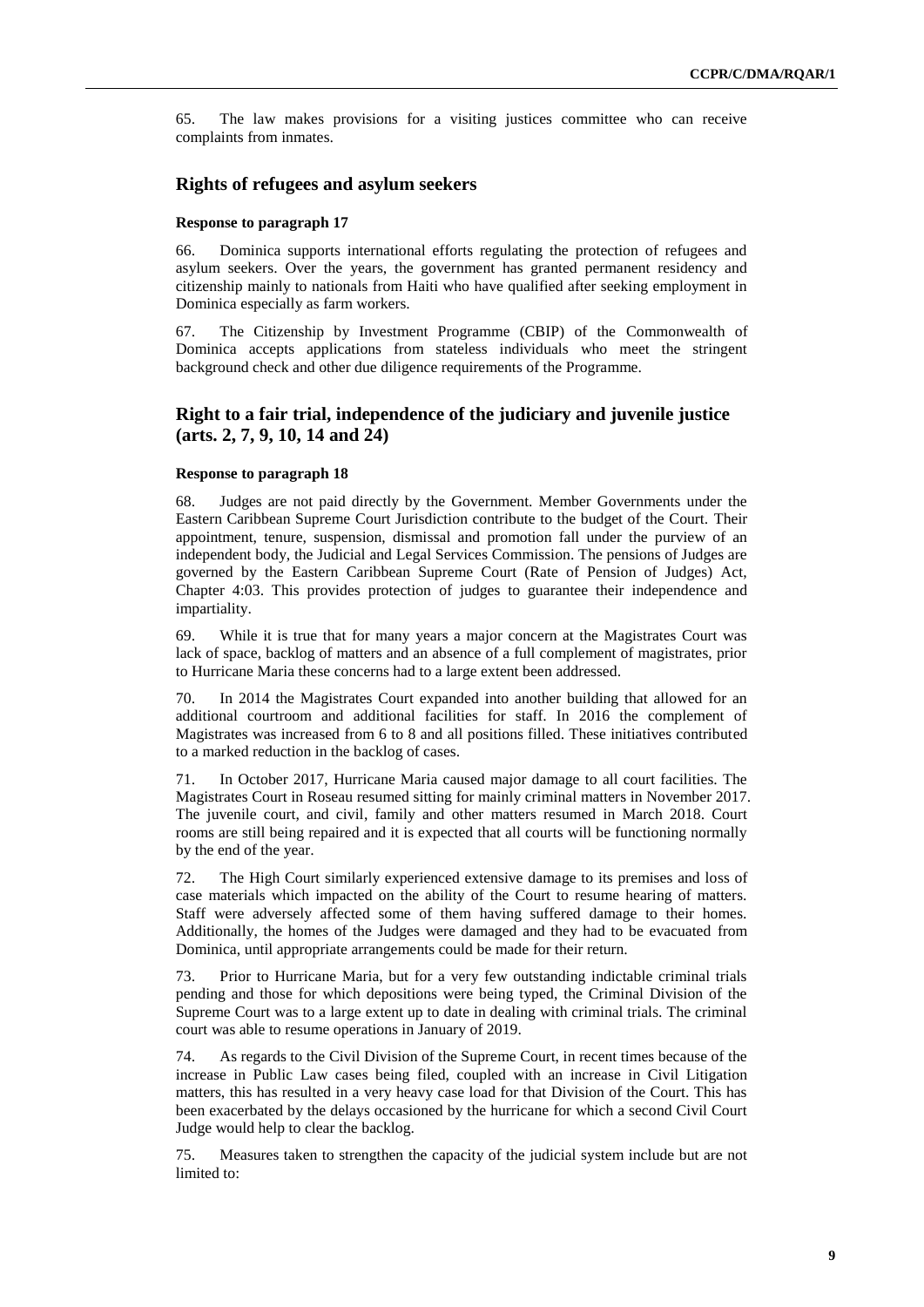1. Dominica now has a full contingent of magistrates and an additional 2 lay magistrates to help clear backlog in the magistrates' courts;

2. A third judge has been recommended for Dominica;

3. New accommodations are being retrofitted for the courts with an additional court; as well as a committee has been set up by the Chief Justice to look at the designs for the Halls of Justice. The land has already been identified.

4. Technology has been improved to include e-portal

5. We are also looking at specialised courts – family – this could facilitate streamlining

76. There is an established legal aid clinic. Both state attorneys and attorneys in private practice may be retained as part of the service offered. In recent times there has been few limitations on the charges for which defendants can benefit from legal aid.

#### **Response to paragraph 19**

77. Section 3 of the Children and Young Persons Act, Chapter 37:50 provides:

*It shall be conclusively presumed that no child under the age of twelve years can be guilty of any offence.*

78. Section 3 of the Offences against the Person Act, under which judges are allowed to sentence children to detention at the "State's pleasure" without a time limit, instead of the death penalty – this section has been struck down as unconstitutional by the Courts and is no longer utilised.

79. For almost two decades now the Government of the Commonwealth of Dominica has established a separate Juvenile Court presided over by child friendly Magistrates. A social enquiry report is submitted on behalf of every offending juvenile (first time or recidivist) to the sitting Magistrate by Probation officers. This report assists in mitigating the sentence handed down on these juveniles as the recommendation made in these reports are more often than not, acceded to by the Honourable Court.

## **Response to paragraph 20**

80. Corporal Punishment is still provided for in the Education Act of 1997 but should only be used as a last resort. Over the past decade, the Ministry of Education and Human Resource Development, through the implementation of the Effective School/Child Friendly School initiative, has been embarking on efforts to offer alternative approaches to discipline, including the use of School-Wide Positive Behavioural Practices. This is in an effort to decrease the need for corporal punishment and for its eventual elimination.

81. While the law exists, which permits a child to be sentenced to life imprisonment, detention during the State's pleasure or corporal punishment, going back as far as 20 years, there has been no such sentence imposed on a child. The Government remains committed to updating its legislation with respect to children, to reflect current day realities.

82. We acknowledge that there are many instances of laws dating back to colonial days, that are archaic. Constraints on resources make it difficult to address all of these in a timely manner. In that regard it would be helpful to have the services of a drafts person(s) for a finite period who could be assigned to review legislation and prepare suggested amendments.

## **Freedom of expression, assembly and association (arts. 2, 19, 21 and 22)**

## **Response to paragraph 21**

83. Section 10 of the Constitution protects the right of every individual in Dominica to the enjoyment of his freedom of expression and opinion without interference. Section 10 also protects the right of the individual to communicate ideas and information without interference. The limits on these rights are imposed for the purpose of protecting reputations, rights and freedoms of other persons. Our courts protect these rights while at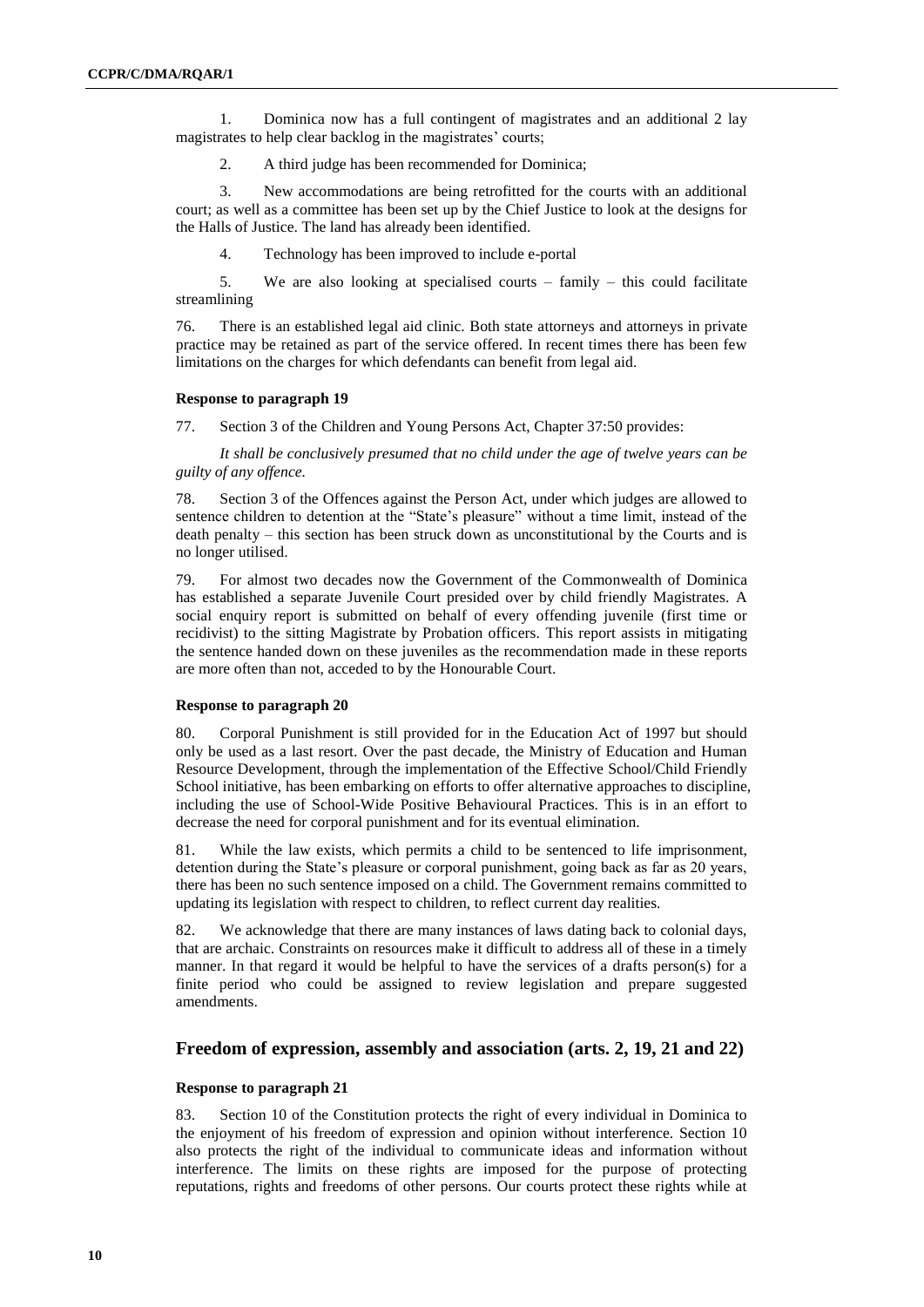the same time allowing others to enjoy their rights not to be defamed or to have their reputations destroyed.

84. The practice of a free media is alive and well in Dominica. There is a combination of print and electronic media that are allowed to freely publish ideas, views and commentary. The licensing of these media houses is provided by law. The Government has not sought to interfere with the licensing process even when the proprietors and hosts have been found guilty of defamation. No media house or media practitioner has been deprived of their right to publish nor has there ever been any effort to prevent publication.

#### **Response to paragraph 22**

85. The right to freedom of expression comes with certain responsibilities, which includes the responsibility not to defame others. The Prime Minister and members of the Government are entitled, as is any other citizen to take action to protect his reputation. In a democratic society journalist do not have a license to defame members or a Government or the public.

86. Libel lawsuits against journalists are subject to the same rigors as lawsuits against a member of the general public. Libel lawsuits involving public figures, however, are treated in recognition of the public right to know. A number of journalists in Dominica have been found guilty of defamation of individuals serving in Government as well as in the opposition and the general public.

87. Our courts are mature and independent enough not to treat lawsuits as a shield or a sword by public figures or Government officials against the media. The decisions of the court reflect that. Currently, there are newspapers, radio stations, and online publications that are owned and operated by members and supporters of the opposition. They continue to operate unmolested.

88. Section 11 of the Constitution of the Commonwealth of Dominica guarantees every person in Dominica the freedom of assembly and association. The extent to those protections are limited by restrictions that are reasonably justifiable in a democratic society: in the interests of defense, public safety, public order, public morality or public health; for the purpose of protecting the rights and freedoms of other persons; or restrictions upon public officers that are reasonably required for the proper performance of their functions.

89. The Public Order Act, Chapter 15:01, of the 1990 Revised Laws of Dominica, sets out the legal framework for regulating freedom of assembly. The law is in conformity with the provisions of the Constitution. These provisions are consistent to article 21 of the Covenant. Both the provisions of the Act and the action of public officials are subject to the review of our courts.

90. There has been no political harassment of opposition parties by the Government. The opposition like the Government is not immune from the processes of the law. If they violate the law then there is a process for enforcement. The events of 7th February 2017 began with a political meeting by the opposition and ended with riotous behaviour after the meeting was officially closed and efforts by the police to disperse the crowd were thwarted by opposition parliamentarians and supporters. This resulted in fires started in the city, vandalising and looting of business places and shots being fired at the police.

91. The Government under the Regional Investigative Management System requested assistance from CARICOM Implementation Agency on Crime and Security, relative to carrying out investigations into that incident. It was determined that sufficient evidence was gathered to bring charges against certain opposition parliamentarians and supporters for incitement of riotous conduct and wilful obstruction of the police in the execution of their duties. Due process was followed and those who were detained had access to legal counsel. They were charged and released. The matters are pending before the magistrate court and have been stayed pending a decision from the High Court on a related matter. It is not correct to say that all charges have been dismissed".

92. Further that one of the opposition parliamentarians who was charged has now disassociated himself from the opposition party in favour of national development and helping to rebuild the country post disaster. He was then invited to and has now joined and become a Minister of Government. The charges against him have not been dismissed.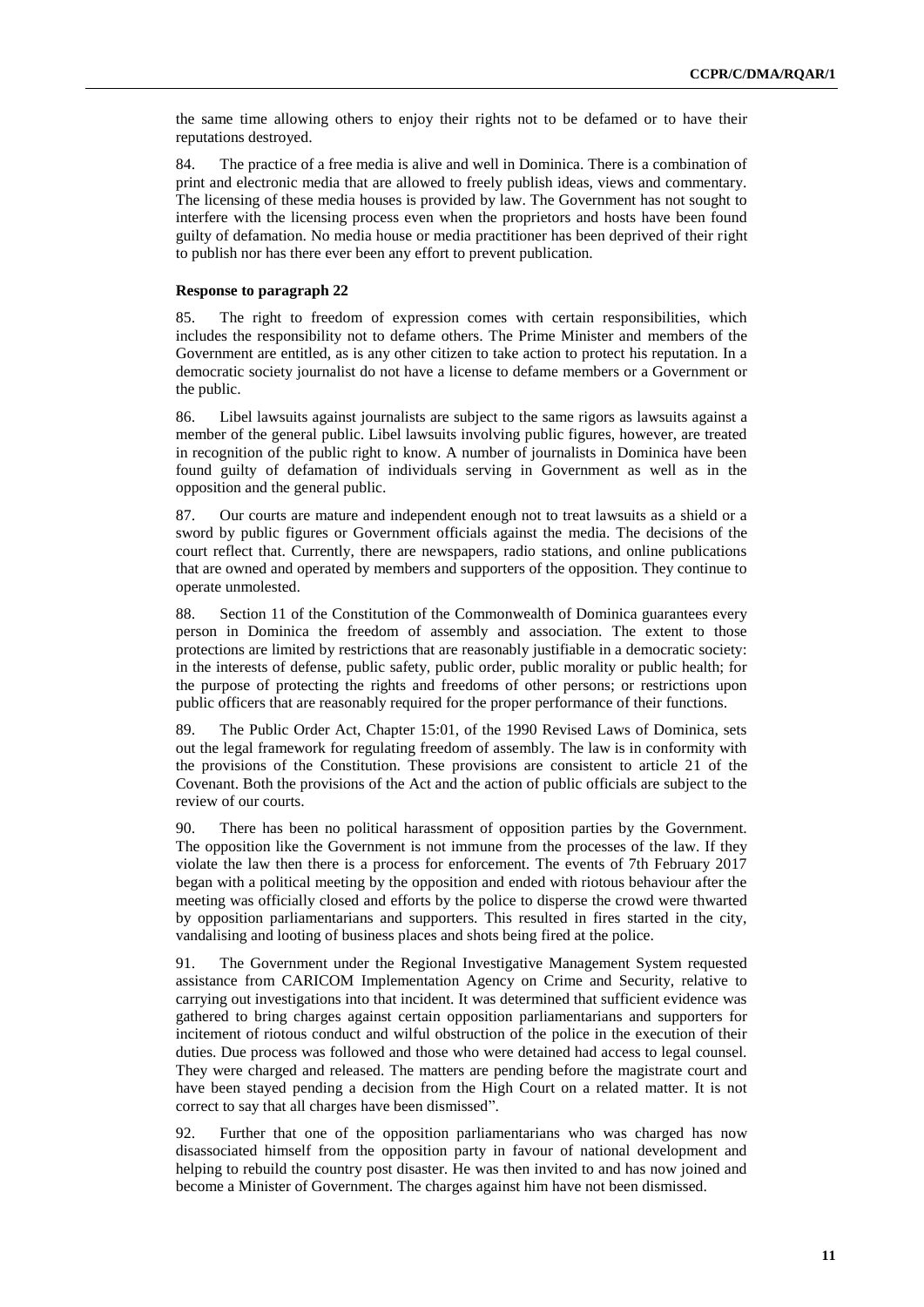## **Please also provide information on the legal frameworks regulating the right to form and join trade unions and indicate the categories of workers in the essential services that might be prevented from striking**

93. The right to join a trade union is protected by section 11 of the Constitution. That right is limited by provisions that are reasonably justifiable in a democratic society: (i) in the interests of defence, public safety, public order, public morality, or public health; (ii) for the purpose of protecting the rights or freedoms of other persons; or (iii) imposes restrictions on public officers that are reasonably required for the proper performance of their functions.

94. The right to form and join trade unions are the procedure laid down for strike action by workers are governed by (i) the Public Service Act, Chapter 23:01; (ii) the Police Act, Chapter 14:01; (iii) the Industrial Relations Act, Chapter 89:01; and (iv) Trade Unions Act, Chapter 89:03.

95. The Industrial Relations Act, Chap. 89:01, declares industries categories of workers as "essential services." Workers in essential services like other workers are permitted to strike, providing that they follow the procedures laid down in the Act.

# **Participation in public affairs and corruption (arts. 2 and 25)**

## **Response to paragraph 23**

## *IPO*

96. In 2003, the Parliament enacted the Integrity in Public Office Act, 2003. The Commission was established for the purpose of establishing probity, integrity and accountability in public life. The Commission is fully independent and has conducted a number of investigations in the affairs of persons in public life. Every person in public life for the purposes of the Act, must submit a declaration on their financial affairs to the commission annually.

## *Citizenship by Investment Programme*

97. Allegations of corruption over the citizen by investment programme (CBIP) are unfounded and have no basis in truth. The CBIP of Dominica is a robust programme with checks to ensure the integrity of the programme. Before any applicant can be approved for citizenship, due diligence of the applicant is conducted by companies from Canada, United Kingdom, and the USA. These companies are the same companies that are used by governments throughout the world. Furthermore, all applications go through a final check by our Regional Security Services.

98. The approval of every citizen is published in the Gazette and is very public. All funds received from the program are submitted to the treasury of Dominica and through escrow accounts for funds for investment projects. All funds are subject to audit by the Director of Audit. All accounts are subject to review by the Public Accounts Committee of the Parliament headed by the Leader of the Opposition. To date, neither the Leader of the Opposition nor any member of the Public Accounts Committee has called the relevant public officers to account.

99. The Government has signed up to international and hemispheric declaration to encourage access to and publication of public information. Efforts continue to be made to enact legislation to provide for access to information and publication of information legislation.

## *Electoral Reform*

100. The Commonwealth of Dominica has essentially been employing the same system for conducting elections since it attained independence in 1978. These elections over the years have generally been considered to be free and fair. There have been improvements recommended for the electoral system by the electoral office itself and by election observers. The results of the most recent general elections were declared to have "reflected the will of the people" by elections observers from the Organization of American States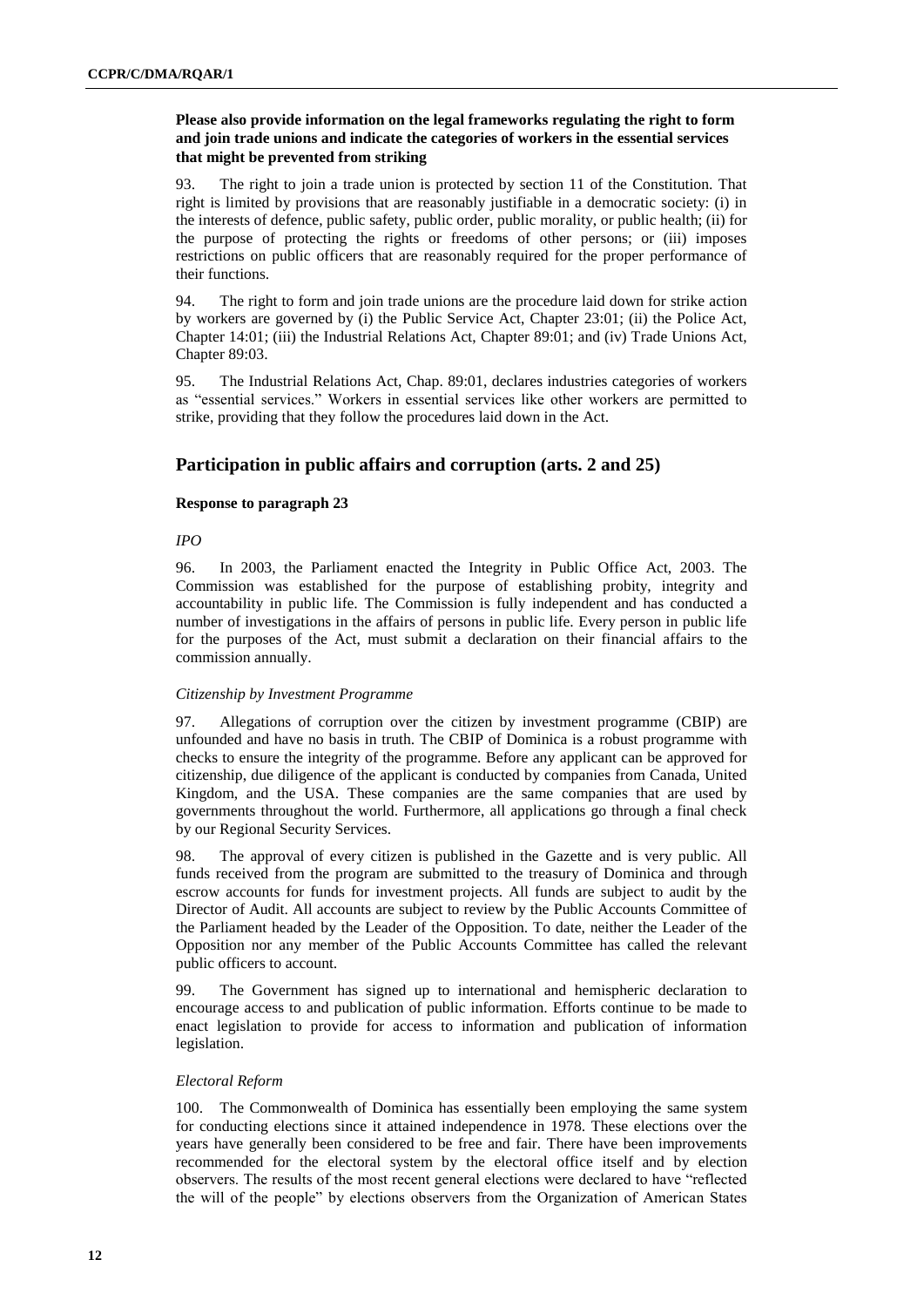(OAS), Commonwealth Secretariat, and the Caribbean Community (CARICOM) Secretariat. Representatives from the United Nations Political Affairs Department were also present before, during and after the elections.

Since 2011, the Government has been working towards enhancing the electoral process by: (i) the introduction of voter ID cards; (ii) reviewing the list of electors; and (iii) re-registration of voters.

102. Section 7 of the Registration of Electors act of Dominica creates a right to remain registered. It provides that:

"*A person registered pursuant to this Part shall remain registered unless and until his name is deleted from the register because*

- *(a) He has died;*
- *(b) An objection to his registration has been allowed;*
- *(c) He has been absent from Dominica for a period exceeding five years; or*

*(d) He has become disqualified for registration as an elector under this Act or any other written law imposing disqualifications for registration as an elector.*"

103. Dominica like many other countries experiences a high rate of migration. People move more freely and more frequently and while many Dominicans reside and work in other countries, they return home regularly. They therefore remain on the register unless steps are taken to remove them if they become ineligible because of continuous absence exceeding five years.

104. In 2011, the Government informed His Excellency the President with a request for onward notice to the Electoral Commission, of its decision to introduce a National ID card that would include all the features requisite in a voters' identification card. In June 2011, the Commission indicated its approval and proposed the model used in St. Lucia. It was also determined that if the cards were to be used for voting they should be issued by the Commission.

105. In July 2013, His Excellency the President requested financing for the issuance of the card. The Government responded positively in August 2013. By December 2015, the draft amendments to the laws required for the introduction of voter ID cards were submitted to the Electoral Commission for scrutiny and comments. The Commission was assisted in this exercise by an expert from the Commonwealth.

106. In September 2016, the Electoral Commission's reactions to and recommendations on the draft amendments were submitted to the Government. In February 2017, at the request of the Electoral Commission, the Government approved over two million dollars (\$2,043,108.80) for the procurement of the ID Card Management system. In May of 2017, the Government authorised a further sum of \$91,402.08 for staff adjustments for the Electoral Office and the sum of \$3,995,789.49 for the cost of the confirmation process and to purchase additional equipment.

107. In May 2017, the Government tabled the amendment Bills in Parliament. The Bills provided among other things for

1. It to be, mandatory for identification cards to be used for voting

2. It provided for a confirmation process to be undergone in respect of voters on the voters list.

3. It presented a solution to the unique circumstances of persons displaced from their community as a result of Tropical storm Erika.

It provided for the codification of the law on bribery and treating as it has been interpreted by the Courts.

108. Before the Bills could be debated by the Parliament, the opposition and its supporters protested outside Parliament, disrupted the proceedings and the Parliament had to be adjourned. The complaint expressed then, was with the provisions in the Bills relating to bribery and treating.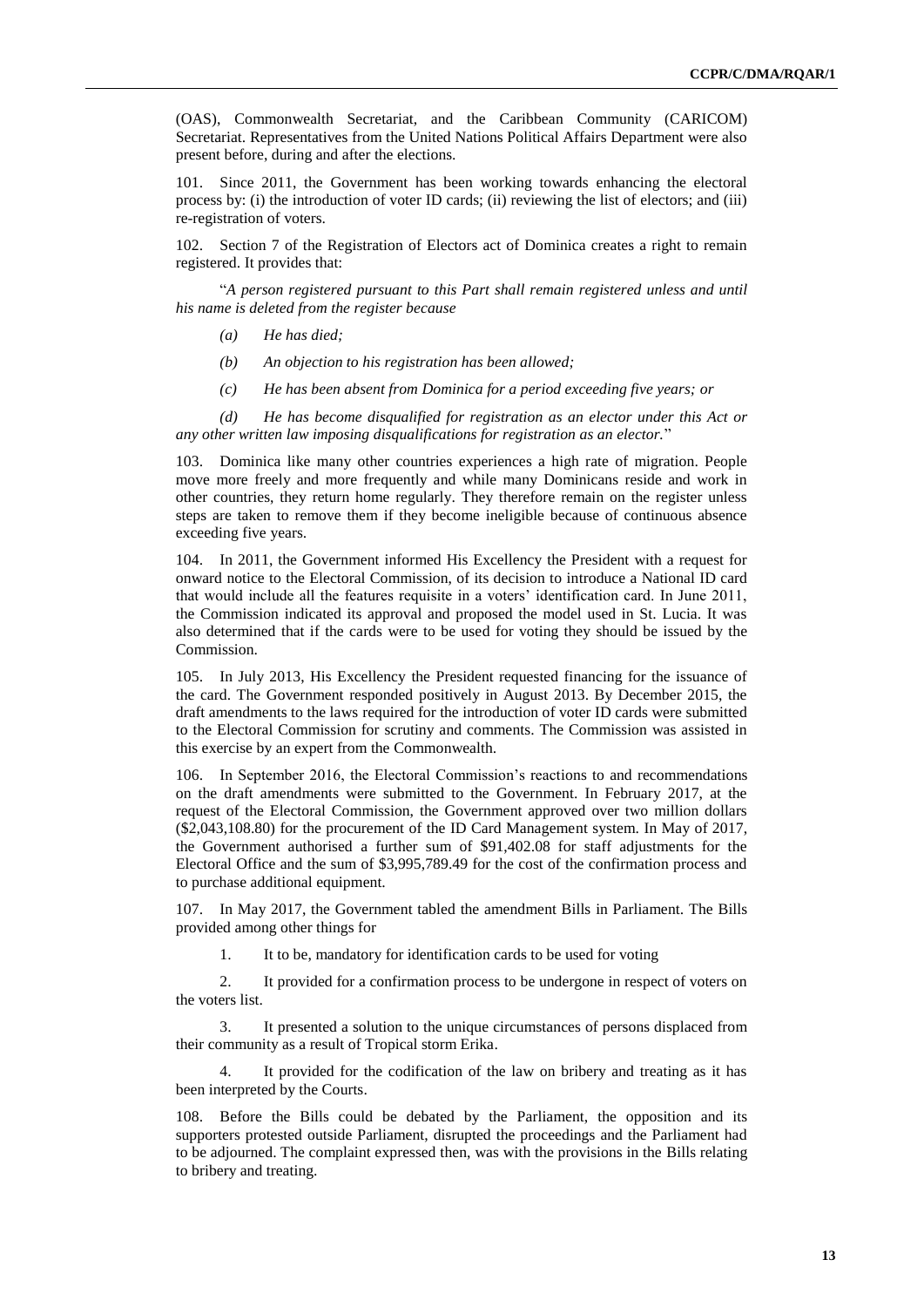109. Those provisions were eventually removed from the Bills and the Bills were resubmitted to Parliament. They were due to be tabled in Parliament on September 17, 2018. On September 10, 2018, a consultation was organized by the Government to go through and discuss the Bills. It was open to all persons and all members of Parliament and a wide range of civil society was specifically invited. This event was carried live. At the end the Attorney General invited the submission of comments and recommendations on the Bills. These Bills were made available on the Government website. No substantive comments were received. An individual petitioned the court for an injunction for the Bills not to be heard by the Parliament and for declarations that clauses in the Bills are unconstitutional.

110. It bears noting that on the 7th of September, 2017, the Electoral Commission issued a Press Release that stated "The Electoral Commission is satisfied that the proposed amendments are in the best interest of the democratic process in Dominica and urges all stakeholders to give effective support to the speedy passage and implementation."

111. The Government has made available all of the funding requested by the Electoral Commission for implementing an identification card system and a confirmation process that would lead to a rationalization of the voters list. The process to move forward is currently stalled.

112. In keeping with the commitment of the Prime Minister to the People of Dominica, to have this issue examined and recommendations made for implementation of reform, by a neutral third party of high repute, Sir Dennis Byron, former President of the Caribbean Court of Justice, has been engaged.

113. Sir Bryon will be mandated to review existing legislation and reports including the Addendum by the Commonwealth expert Pauline Welsh. Further, he will advise on changes necessary to regarding the use of identification cards for the purposes of voting and/ or to advise on whether the law ought to also provide for methods of identification in addition to identification cards, in keeping with the constitutional right to vote.

114. The review will consider and advise on the best process to achieve the updating of the electoral register that will not result in the repudiation of the right to vote, and/ or disenfranchisement of legitimate, qualified voters

115. The process will include public hearings and consultations with all stakeholders building up on the submissions and recommendations made by stakeholders during the earlier process.

## *Electoral Boundaries Commission*

116. Section 56 of the Constitution establishes The Constituency Boundaries Commission. The Commission is made up of five members: two appointed on the advice of the Prime Minister, two by the Leader of the Opposition and the Speaker of the House of Assembly. Since an effort to jerrymander the constituency boundaries in 1995 by the United Workers Party administration, there has not been any change of the number or size of the constituencies. Two attempts at constitutional review concluded with recommendations to reduce the number of constituencies. The recommendations are still under active consideration.

# **Rights of indigenous peoples (arts. 2, 25 and 27)**

#### **Response to paragraph 24**

117. The Commonwealth of Dominica has ratified the Convention Concerning Indigenous and Tribal Peoples in Independent Countries and efforts are ongoing to ensure its full implementation.

118. Since 2000, the Government created a Ministry of Carib Affairs as a fully functioning department of government headed by the Member of Parliament for the indigenous people responsible for the welfare and development of the Carib Reserve.

119. In 2015, after extensive consultation with the Carib people, a proposal from the then Carib indigenous people of Dominica, was approved to change the name of the indigenous lands from Carib Reserve to Kalinago Territory and the people from Caribs to Kalinagos.